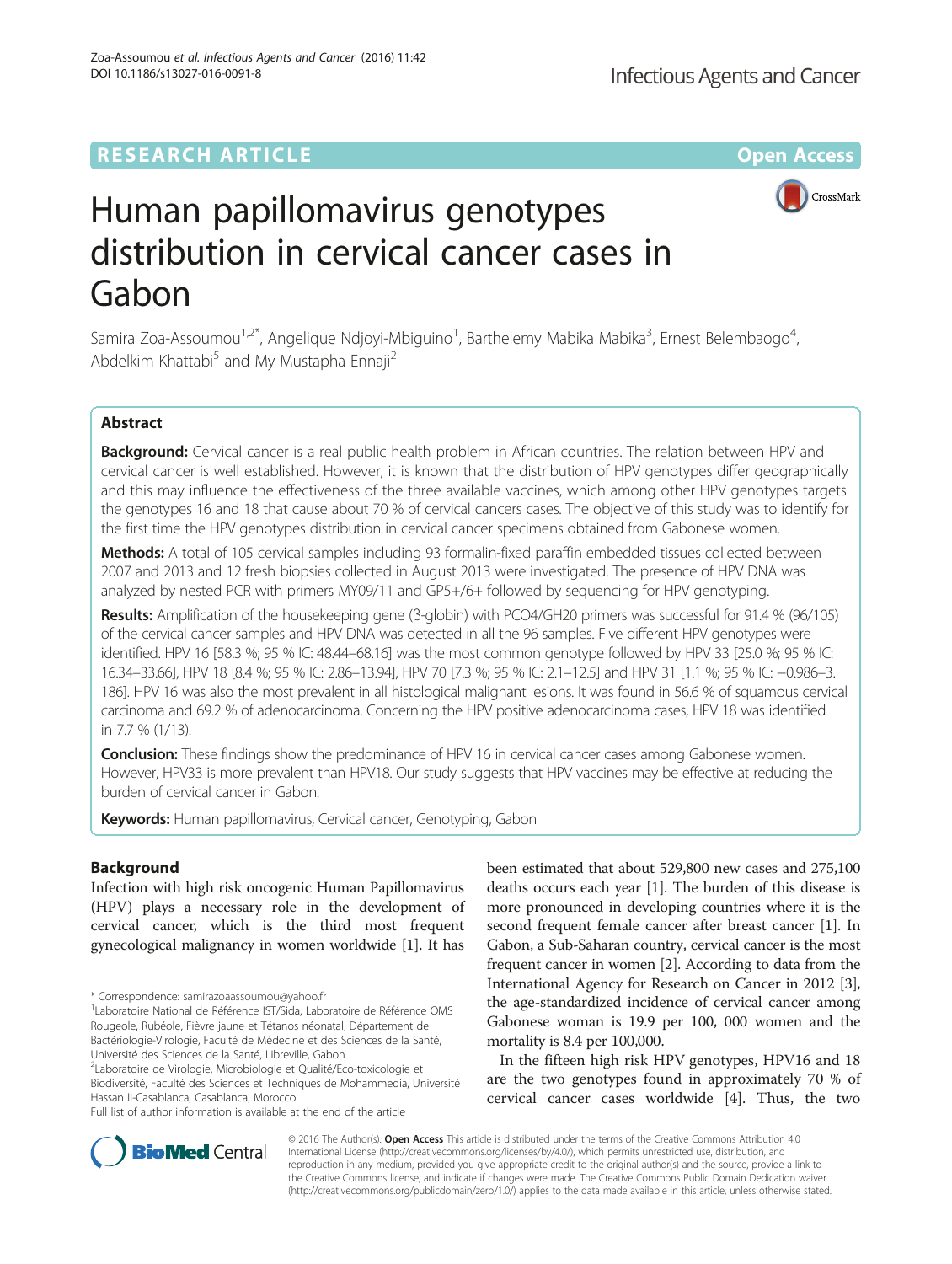<span id="page-1-0"></span>preventive vaccines available (Cervarix® and Gardasil®) were developed by taking into account the global prevalence of these two oncogenic genotypes. However, many studies on HPV type distribution have shown some geographical variation [[5, 6\]](#page-3-0), suggesting that the usefulness of these HPV vaccines, in some region of the world, may be low. Therefore, one of the keys to a successful vaccination based preventive strategy would be the knowledge of the distribution of HPV types, both among cervical cancer cases and in the general population. This information is also needed for a virological surveillance of HPV distribution among the general population before and after the vaccination.

To date, no study, related to HPV genotypes in cervical cancers has been conducted in Gabon. Thus, the aim of the present study was to determine the HPV genotypes distribution in cervical cancer specimens obtained from Gabonese women.

# **Methods**

## Acquisition of cervical carcinoma specimens

A total of 105 biopsies were investigated. These included 93 Formalin-Fixed Paraffin Embedded (FFPE) tissues listed between January 2007 and August 2013 at the Department of Anatomy and Cytology of the University of Health sciences of Libreville in Gabon and 12 fresh biopsies collected from the Cancer Institute of Libreville in August 2013. The only inclusion criterion was availability of information on the pathological diagnosis. Histology results of samples collected showed 92 Squamous Cervical Carcinoma (SCC) and 13 Adenocarcinoma (ADC).

## DNA extraction and quantification

Four sections of 3 μm were cut on a microtome under strict conditions and deparaffinized with a hightemperature treatment as described by Steinau et al. [[7](#page-3-0)] and for the fresh biopsies, two washes with phosphate buffered saline were done. Then, 200 μL of lysis buffer (1 M Tris-HCl pH 8, 0.2 M EDTA, 10 % SDS, 5 M NaCl) containing 10 mg/ml of proteinase K was added to each tube. The tubes were then incubated at 65 °C overnight. DNA was isolated using the standard phenol chloroform method. Then, the DNA was resuspended in nuclease free water (Bioline, UK) and stored at −20 °C until further use. After extraction, DNA quantification was performed through nanodrop 8000 Spectrophotometer (Thermo Scientific, Wilmington, DE, USA).

# HPV detection and genotyping

To evaluate the efficiency of the extraction, integrity of specimen and absence of PCR inhibitors, all extracted DNA were subject to an amplification of β-globin reference gene using the primers pair PCO4/GH20 [[8\]](#page-3-0) (Table 1).

Table 1 Primers used for HPV detection and genotyping

|                  | Primers Sequences (5' to 3')                          | Target<br>gene  | Amplicons<br>length |
|------------------|-------------------------------------------------------|-----------------|---------------------|
| PC <sub>04</sub> | CAA CTT CAT CCA CGT TCA CC                            | B-globin 268 bp |                     |
| GH20             | GAA GAG CCA AGG ACA GGT AC                            |                 |                     |
| MY <sub>09</sub> | CGT CCM ARR GGA WAC TGA TC                            | $\vert$ 1       | 450 bp              |
| <b>MY11</b>      | GCM CAG GGW CAT AAY AAT GG                            |                 |                     |
| $GP5+$           | TIT GTT ACT GTG GTA GAT ACT AC                        | $\vert$ 1       | 142 bp              |
| $GP6+$           | GAA AAA TAA ACT GTA AAT CAT ATT C                     |                 |                     |
|                  | $M = A + C$ , $R = A + G$ , $W = A + T$ , $Y = C + T$ |                 |                     |

HPV detection and typing was carried out by nested PCR using the L1 consensus primers MY09/11 and GP5+/6+ [[9\]](#page-4-0) (Table 1) and DNA direct sequencing. The MY and GP+ primers amplified respectively a fragment of 450 and 150 bp. PCR reactions were performed in a total volume of 25 μl of the reaction mixture containing 10 mM of dNTP, 2.5 mM of Mgcl<sub>2</sub>, 0.2 U of GoTaq DNA polymerase, and 10 μM of MY or GP+ primers in 1X Taq polymerase buffer. For the GP+ PCR, 2 μl of the MY PCR products was used as template. PCR amplification was performed in a Perkin Elmer 2400 GeneAmpR® PCR thermal Cycler (Scientific Support, Inc, Hayward, CA), and was started with an initial denaturation step (95 °C for 10 min), followed by 40 cycles of 95 °C for 1 min, annealing temperature (55 °C for MY primers and 48 °C for GP+ primers) for 1 min and 72 °C for 1 min; a final extension of 7 min at 72 °C was performed. For every reaction, ultrapure water nuclease free (Bioline, UK) was used as a negative control and DNA of SiHa cell lines was used as positive control. Amplified PCR products were analyzed on a 2 % agarose gel stained with Ethidium bromide and visualized by UV light.

HPV genotyping was performed by DNA sequencing. The PCR products were purified using the ExoSaP-IT clean up system (USB, USA) and the sequencing reaction was performed using GP6+ primer as the sequencing primer with the BigDye Terminator v3.1 Cycle Sequencing kit (Applied Biosystems, Foster City, CA, USA) on an ABI 3130 XL DNA analyzer (Applied Biosystems, Foster City, CA, USA) according to manufacturer's protocol.

The sequences were analyzed by MEGA software version 6.0.5 [\(www.megasoftware.net](http://www.megasoftware.net)) and results were analyzed using the BLAST server ([http://www.ncbi.nlm.nih.gov/](http://www.ncbi.nlm.nih.gov/blast/) [blast/](http://www.ncbi.nlm.nih.gov/blast/)) available in GenBank database (NCBI, National Institute of Health, Bethesda, MD, USA). A hypervariable region from 34 to 50 bp downstream of the GP5+ binding site was required for identified any HPV genotype [\[9](#page-4-0)]. At least 90 % identities matching between the query and subject sequences were required for genotyping [[9\]](#page-4-0).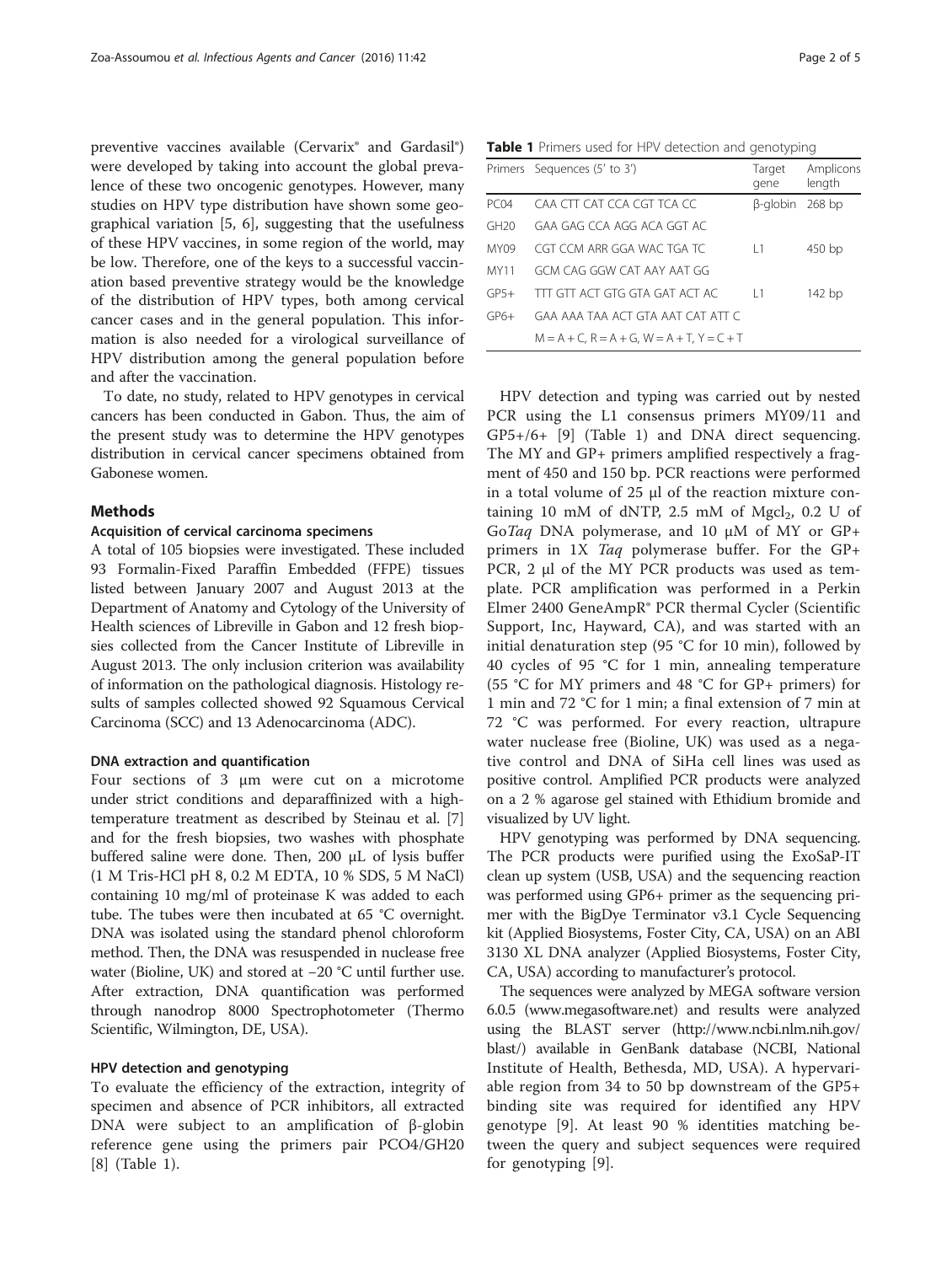# Results

## HPV DNA prevalence

Amplification of the housekeeping gene (β-globin) with PCO4/GH20 primers was successful for 91.4 % (96/105) cervical cancer samples (9 FFPE and 1 fresh biopsy) and therefore were eligible for the further analyses. HPV DNA was detected in all the 96 cervical cancer samples positive for β-globin detection. According to the histopathological distribution, HPV detection showed that 90.2 % (83/92) of SCC cases and the entire ADC cases were positive for HPV DNA (Table 2).

### HPV genotype prevalence and distribution

Analysis of sequencing results showed that 4 oncogenic HPV genotypes: 16, 18, 33 and 31, and one possibly carcinogenetic genotype, HPV 70 were present in the cervical cancer specimens studied. HPV 16 was the most prevalent genotype representing 58.3 % [95 % IC: 48.44–68.16] of HPV positive cases followed by HPV 33 [25.0 %; 95 % IC: 16.34–33.66], HPV 18 [8.4 %; 95 % IC: 2.86–13.94], HPV 70 [7.3 %; 95 % IC: 2.1–12.5] and HPV 31 [1.1 %; 95 % IC: −0.986–3.186]. In SCC and ADC cases, the prevalence of HPV 16 was 56.6 % (47/83) and 69.2 %  $(9/13)$  respectively. HPV 18 was detected in 7.7 %  $(1/13)$ of ADC and in 8.4 % (7/83) of SCC cases. All the HPV 70 cases found in this study were SCC (Table [1](#page-1-0)).

# **Discussion**

In the WHO middle African countries, data about HPV distribution in relation to cervical abnormalities are still lacking. This work is the first comprehensive study conducted in Gabon that investigated the distribution of HPV genotypes in invasive cervical cancer.

In Gabon, as reported in a study from Congo-Brazzaville [[10](#page-4-0)], a neighbouring country, the number of pathological laboratories are really limited. Furthermore, the specimens used in this study were obtained from women who came from different regions of the country and

represents a wide social and economic strata. Therefore, the results of this study could reflect the trend distribution of oncogenic HPV among cervical cancer cases in our country.

Worldwide HPV prevalence in cervical carcinomas is reported to be 99.7 % and cases of cervical cancer without HPV is extremely rare [[11](#page-4-0)]. Of the 96 cervical cancer specimens genotyped, all were determined as positive for HPV DNA. This high HPV prevalence found corroborate with an international study conducted by Sanjose S et al. [[12\]](#page-4-0) that used FFPE tissues collected from the five continents with slight differences depending on the region. Some others African studies reported a high HPV prevalence. In a Sudanese and Ethiopian study, [[13](#page-4-0)] the HPV prevalence was respectively 94 and 93.1 % of cervical carcinoma cases. In a sub-Saharan study [[14\]](#page-4-0) conducted with cervical samples from Ghana, South Africa and Nigeria, the HPV prevalence was 93.9; 92.1; and 84.9 % respectively. Another study conducted in Ghana [\[15](#page-4-0)] reported a high prevalence of 98 % in cervical cancer cases.

Correlation between histological status and HPV genotypes has been observed in several studies. SCC was most likely associated with HPV 16 whereas HPV 18 was most common in ADC [[16](#page-4-0)–[18\]](#page-4-0). However, in our study, HPV 16 was the most prevalent in all histological categories of cervical cancer cases. Indeed, this HPV genotype was found in 69.2 % of ADC and in 58.3 % of SCC. However, HPV 18 was found in only one case (7.7 %) of ADC and in 8 cases (8.3 %) of SCC. Our results suggest that HPV 16 remains prevalent whatever the histological type in our population of cervical cancer cases and highlight the oncogenic potential of this genotype.

In our study, we found 4 of these oncogenic genotypes. HPV 16 was the most predominant type in all HPV positives samples representing 58.3 % of cases followed by HPV 33 (25 %). The findings of this

| Table 2 Distribution of HPV genotypes by histopathological categories |  |  |  |  |
|-----------------------------------------------------------------------|--|--|--|--|
|-----------------------------------------------------------------------|--|--|--|--|

|               |                                                                                                                                                                                                                                | Type of malignant lesions |                    |               |                     |              |
|---------------|--------------------------------------------------------------------------------------------------------------------------------------------------------------------------------------------------------------------------------|---------------------------|--------------------|---------------|---------------------|--------------|
|               | All samples $(n = 96)$                                                                                                                                                                                                         | 95 % IC                   | ADC $(n=13)$       | 95 % IC       | $SCC (n = 83)$      | 95 % IC      |
| $HRa$ HPV+    | 89 (92.7)                                                                                                                                                                                                                      |                           | 13 (100)<br>0(0.0) |               | 76 (91.6)<br>7(8.4) |              |
| $Pc^b$ HPV+   | 7(7.3)                                                                                                                                                                                                                         |                           |                    |               |                     |              |
| HR genotypes  |                                                                                                                                                                                                                                |                           |                    |               |                     |              |
| <b>HPV 16</b> | 56 (58.3)                                                                                                                                                                                                                      | 48.4-68.2                 | 9(69.2)            | $44.1 - 94.3$ | 47 (56.6)           | 45.9-67.3    |
| <b>HPV 33</b> | 24(25.0)                                                                                                                                                                                                                       | $16.3 - 33.7$             | 3(23.1)            | $0.2 - 46$    | 21(25.3)            | 15.9-34.7    |
| <b>HPV 18</b> | 8(8.3)                                                                                                                                                                                                                         | $2.9 - 13.9$              | 1(7.7)             | $-6.8 - 22.2$ | 7(8.4)              | $2.4 - 14.4$ |
| <b>HPV 31</b> | 1(1.1)                                                                                                                                                                                                                         | $-0.9-3.1$                | 0(0.0)             | -             | 1(1.2)              | $-1.1 - 3.5$ |
| Pcb genotypes |                                                                                                                                                                                                                                |                           |                    |               |                     |              |
| <b>HPV 70</b> | 7(7.3)                                                                                                                                                                                                                         | $2.1 - 12.5$              | 0(0.0)             |               | 7(8.4)              | $2.4 - 14.4$ |
|               | the contract of the contract of the contract of the contract of the contract of the contract of the contract of the contract of the contract of the contract of the contract of the contract of the contract of the contract o |                           |                    |               |                     |              |

Percentage is in bracket. <sup>a</sup>High Risk. <sup>b</sup>Possibly carcinogenetic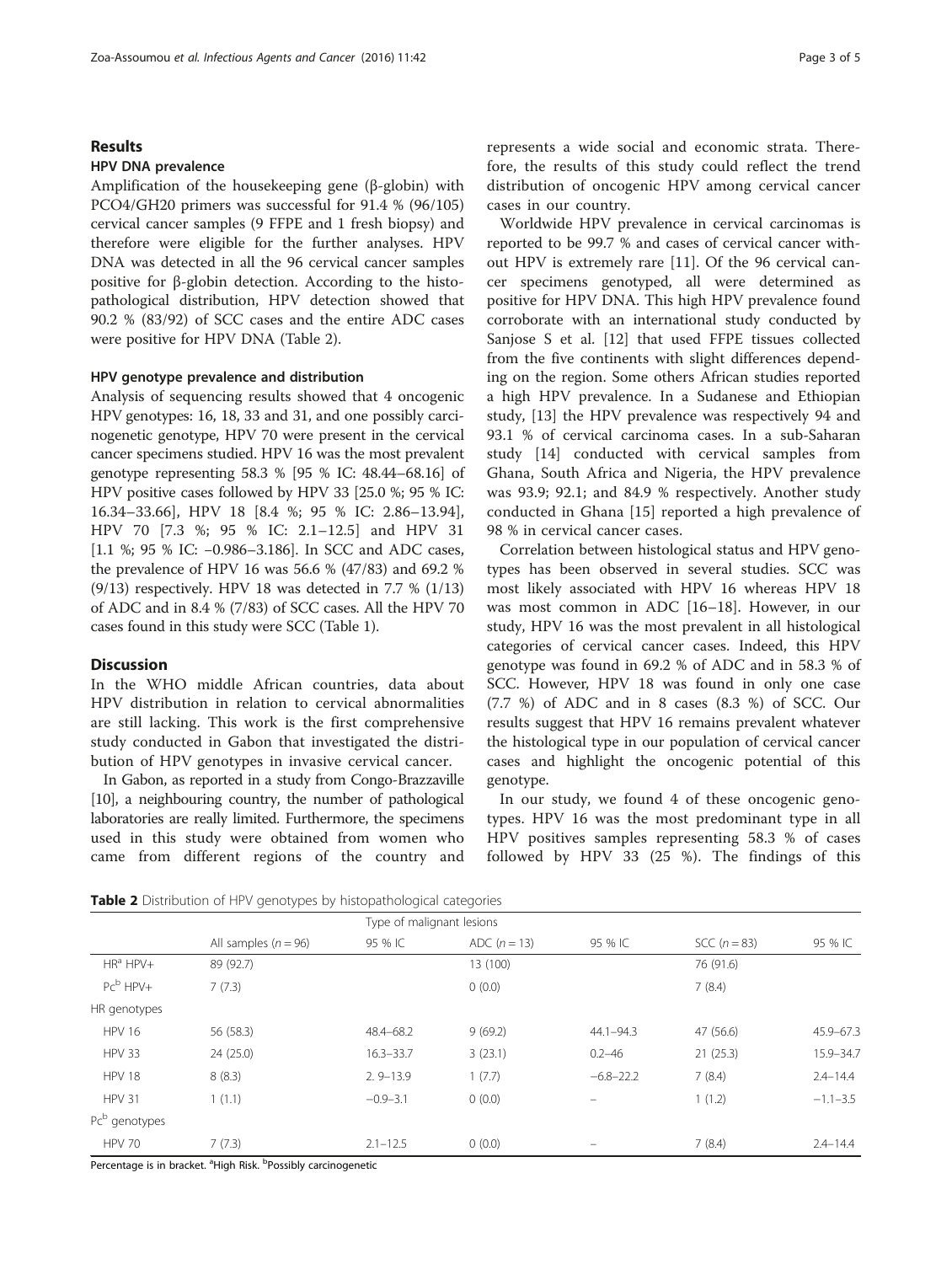<span id="page-3-0"></span>In a recent upgraded IARC systemic review about human carcinogens [\[22](#page-4-0)], HPV 70 earlier considered as a low-risk HPV genotype has been considered as a possibly carcinogenetic genotype. In our study, this HPV genotype was found in 7.4 % of the cervical cancer samples. This genotypes was found in cervical cancer cases in several studies [\[14](#page-4-0), [23](#page-4-0)–[26](#page-4-0)]. Our findings highlight the fact that an epidemiological surveillance would be necessary for this uncommonly genotype in our population.

The HPV genotypes distribution found in this study differ from those of the preliminary study among Gabonese women of childbearing age, regardless of their cervical cytology [\[27](#page-4-0)]. In fact, the oncogenic genotypes 53, 58 and 16 were found to be the most prevalent in decreasing order. Moreover, HPV 70 was also found in 6 % of HPV positives cases. The absence of the oncogenic genotype 53 and 58 in our study suggest that they may be less commonly associated with cervical cancer in our population.

This study also has a limitation. These specimens could very probably harbor multiple infections and therefore could not be typed by DNA sequencing. DNA sequencing technique has been facing limitation when the specimen harbors multiple genotypes. Other genotyping approach would be used to determine the multiple HPV types in our future studies.

At last, from a prevention point of view, our study suggests that the introduction of HPV vaccination may reduce the burden of cervical cancer in Gabon and economic efforts in the treatment of this preventable disease.

# Conclusion

This study provides the first information about the HPV distribution in cervical cancer cases in Gabonese women. Our study showed that HPV 16, 33 and 18 were the most common genotypes in women with SCC and ADC. The determination of HPV distribution is important for implementing programs of vaccination and virological surveillance. Our findings highlight that the introduction of HPV vaccination in Gabon should be considered and will offer a significant opportunity for the Gabonese National Health Program to control cervical cancer disease and save women lives.

#### Abbreviations

#### Acknowledgements

This project was financially supported by the "Ministère de l'Enseignement Supérieur, de la Recherche Scientifique et de la Formation des Cadres" of Morocco. Authors would like to thank the UATRS-CNRST staff for their excellent scientific and technical assistance.

#### Funding

This project was financially supported by the "Ministère de l'Enseignement Supérieur, de la Recherche Scientifique et de la Formation des Cadres" of Morocco.

#### Authors' contributions

SZA Principal Investigator of the study interpreted the data and drafted the manuscript. ANM gave advices for draft the manuscript and revising the manuscript critically. BMM and EB performed the histological study and interpreted the results. AK and MME critically revised the manuscript. All authors read and approved the final manuscript.

#### Competing interests

The authors declare that they have no competing interests.

#### Consent for publication

Not applicable.

#### Ethics approval and consent to participate

Ethical approval was obtained from the Ministry of Health of Libreville under the number N° 00287/MS/SG after the study protocol was reviewed and all the women sampled gave written consent.

#### Author details

<sup>1</sup> Laboratoire National de Référence IST/Sida, Laboratoire de Référence OMS Rougeole, Rubéole, Fièvre jaune et Tétanos néonatal, Département de Bactériologie-Virologie, Faculté de Médecine et des Sciences de la Santé, Université des Sciences de la Santé, Libreville, Gabon. <sup>2</sup>Laboratoire de Virologie, Microbiologie et Qualité/Eco-toxicologie et Biodiversité, Faculté des Sciences et Techniques de Mohammedia, Université Hassan II-Casablanca, Casablanca, Morocco. <sup>3</sup> Département d'Anatomie et de Cytologie pathologiques, Faculté de Médecine et des Sciences de la Santé, Université des Sciences de la Santé, Libreville, Gabon. <sup>4</sup>Institut de Cancérologie d'Agondjé, Libreville, Gabon. <sup>5</sup>Laboratoire d'Agroalimentaire et Santé, Département de biologie, Faculté des Sciences et Techniques de Settat, Université Hassan I, Settat, Morocco.

## Received: 15 April 2016 Accepted: 28 June 2016 Published online: 16 August 2016

#### References

- Jemal A, Bray F, Center MM, Ferlay J, Ward E, Forman D. Global cancer statistics. CA Cancer J Clin. 2011;61(2):69–90. Epub 2011/02/08.
- 2. Meye JFMB, Belembaogo E, Engongah-Beka T, Minko-Mi Etoua D. Place du dépistage du cancer du col utérin au Gabon, étude sur 19 ans : 1977–1995. Ann Pathol. 2001;21(3):233.
- 3. Ferlay JSI, Ervik M, Dikshit R, Eser S, Mathers C, Rebelo M, Parkin DM, Forman D, Bray F. GLOBOCAN 2012 v1.0, Cancer Incidence and Mortality Worldwide: IARC CancerBase N° 11. Lyon: International Agency for Research on Cancer; 2013. <http://globoc.aniarc.fr> accessed on 17 April 2014.
- 4. Clifford G, Franceschi S, Diaz M, Munoz N, Villa LL. Chapter 3: HPV typedistribution in women with and without cervical neoplastic diseases. Vaccine. 2006;24 Suppl 3:S3/26–34. Epub 2006/09/05.
- 5. Khair MM, Mzibri ME, Mhand RA, Benider A, Benchekroun N, Fahime EM, et al. Molecular detection and genotyping of human papillomavirus in cervical carcinoma biopsies in an area of high incidence of cancer from Moroccan women. J Med Virol. 2009;81(4):678–84. Epub 2009/02/25.
- 6. Del Mistro A, Salamanca HF, Trevisan R, Bertorelle R, Parenti A, Bonoldi E, et al. Human papillomavirus typing of invasive cervical cancers in Italy. Infect Agents Cancer. 2006;1:9. Epub 2006/12/29.
- 7. Steinau M, Patel SS, Unger ER. Efficient DNA extraction for HPV genotyping in formalin-fixed, paraffin-embedded tissues. J Mol Diagn. 2011;13(4):377–81. Epub 2011/06/28.
- 8. Resnick RM, Cornelissen MT, Wright DK, Eichinger GH, Fox HS, ter Schegget J, et al. Detection and typing of human papillomavirus in archival cervical cancer